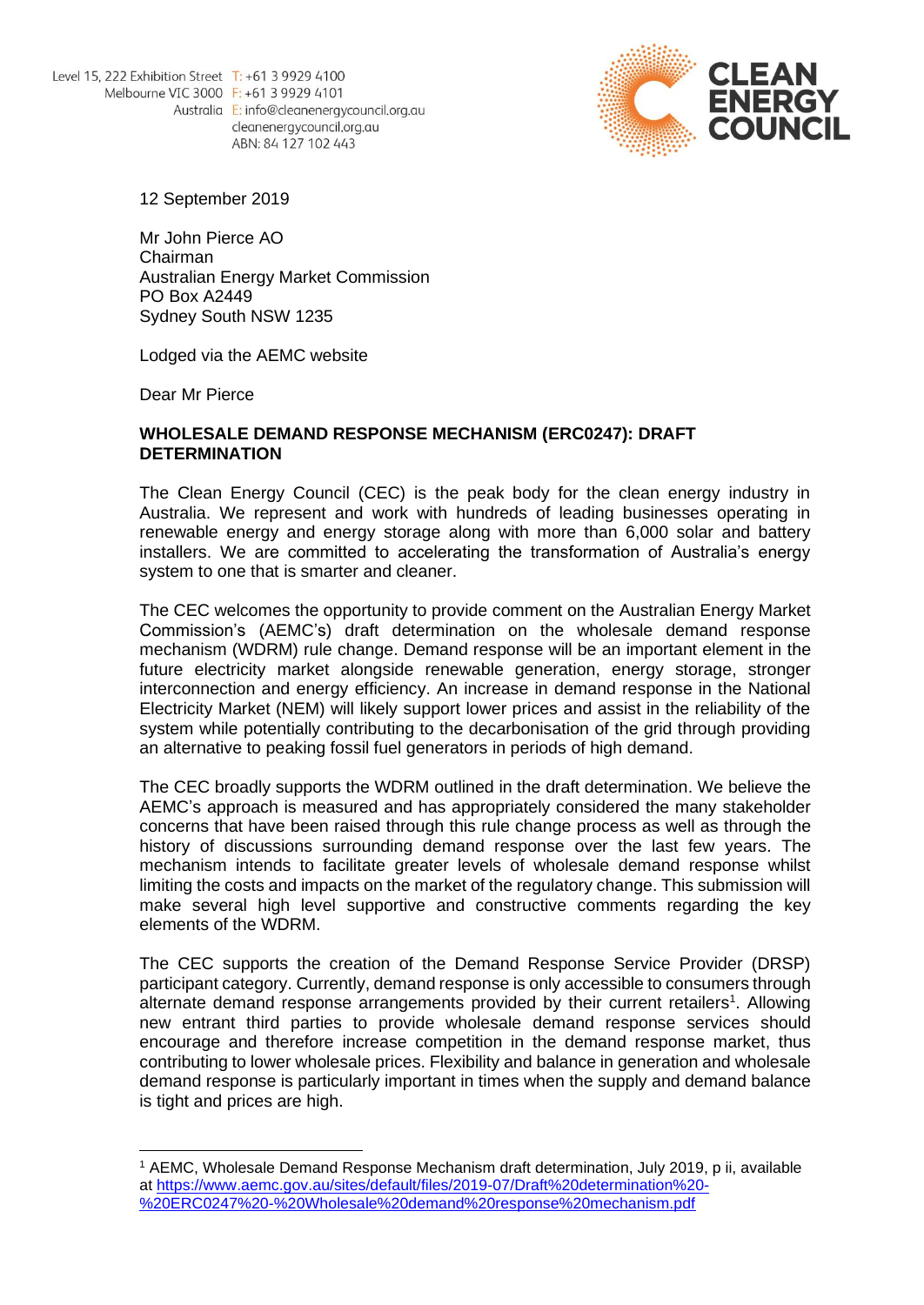We also support the replication of the scheduled generator framework (as far as practicable). Considering DRSPs as scheduled generators is a sensible approach that is consistent with international markets and would allow the Australian Energy Market Operator (AEMO) visibility over demand response within the market. Treating DRSPs as scheduled generators will allow the DRSP to be able to set the wholesale market price and allow consumers more control to respond to price signals in the market.

The CEC also supports the requirement that DRSPs face the same set of obligations and incentives as those imposed on scheduled generators, including compliance with dispatch targets and incurring Frequency Control Ancillary Services (FCAS) contribution factors for deviating from dispatch targets. However, we note there may be concerns regarding causer pays factors for the varying types of loads that will operate under this mechanism now and in the future once aggregated distributed energy resources (DER) can be included. We suggest the AEMC consider how loads that do not have consistent ramp rates or cannot respond to dispatch signals, such as aggregated DER, comply with AEMO's dispatch ramp rates to avoid these loads attracting unavoidable causer pays penalties.

One of the most complex elements of the WDRM is the establishment of baselines. The use of baselines for the measurement of counter factual energy use is an imperfect science with legitimate concerns regarding their accuracy. We note that AEMO has experience in producing baselines through various trials such as the Australian Renewable Energy Agency (ARENA) funded Demand Response reliability and reserve trader (RERT) trials<sup>2</sup>. Given their experience, the CEC considers it appropriate that AEMO develop the first set of baselines with the aim that these be improved over time through continued refinement, yearly assessment and the ability for new methodologies to be submitted.

The CEC notes the AEMC's desire for AEMO to develop accurate baselines that are free from bias<sup>3</sup>. Ensuring baselines are completely free from bias implies that AEMO has some level of control over when a DRSP decides to bid in the wholesale demand response. It may be difficult for AEMO to meet this requirement.

The proposed settlement structure is a pragmatic approach to ensuring that retailers are made whole following wholesale demand response dispatch. However, it is important that the AEMC consider how its proposed settlement framework will account for retailers that offer their customers spot price pass through contracts. Retailers that offer these contracts are unlikely to be made whole via the proposed settlement framework. The CEC understands stakeholders have raised these views directly with the AEMC via the public workshops.

It is also important that the reimbursement rate is set at a level that is as accurate as practically possible to compensate retailers for hedging the wholesale spot price for that customer. The reimbursement rate should not under compensate or overcompensate retailers for managing this risk.

<sup>2</sup> ARENA, Demand Response RERT trial, March 2019, available at <https://arena.gov.au/assets/2019/03/demand-response-rert-trial-year-1-report.pdf> <sup>3</sup> AEMC, Wholesale Demand Response draft determination, July 2019, p 61, available at [https://www.aemc.gov.au/sites/default/files/2019-07/Draft%20determination%20-](https://www.aemc.gov.au/sites/default/files/2019-07/Draft%20determination%20-%20ERC0247%20-%20Wholesale%20demand%20response%20mechanism.pdf) [%20ERC0247%20-%20Wholesale%20demand%20response%20mechanism.pdf](https://www.aemc.gov.au/sites/default/files/2019-07/Draft%20determination%20-%20ERC0247%20-%20Wholesale%20demand%20response%20mechanism.pdf)